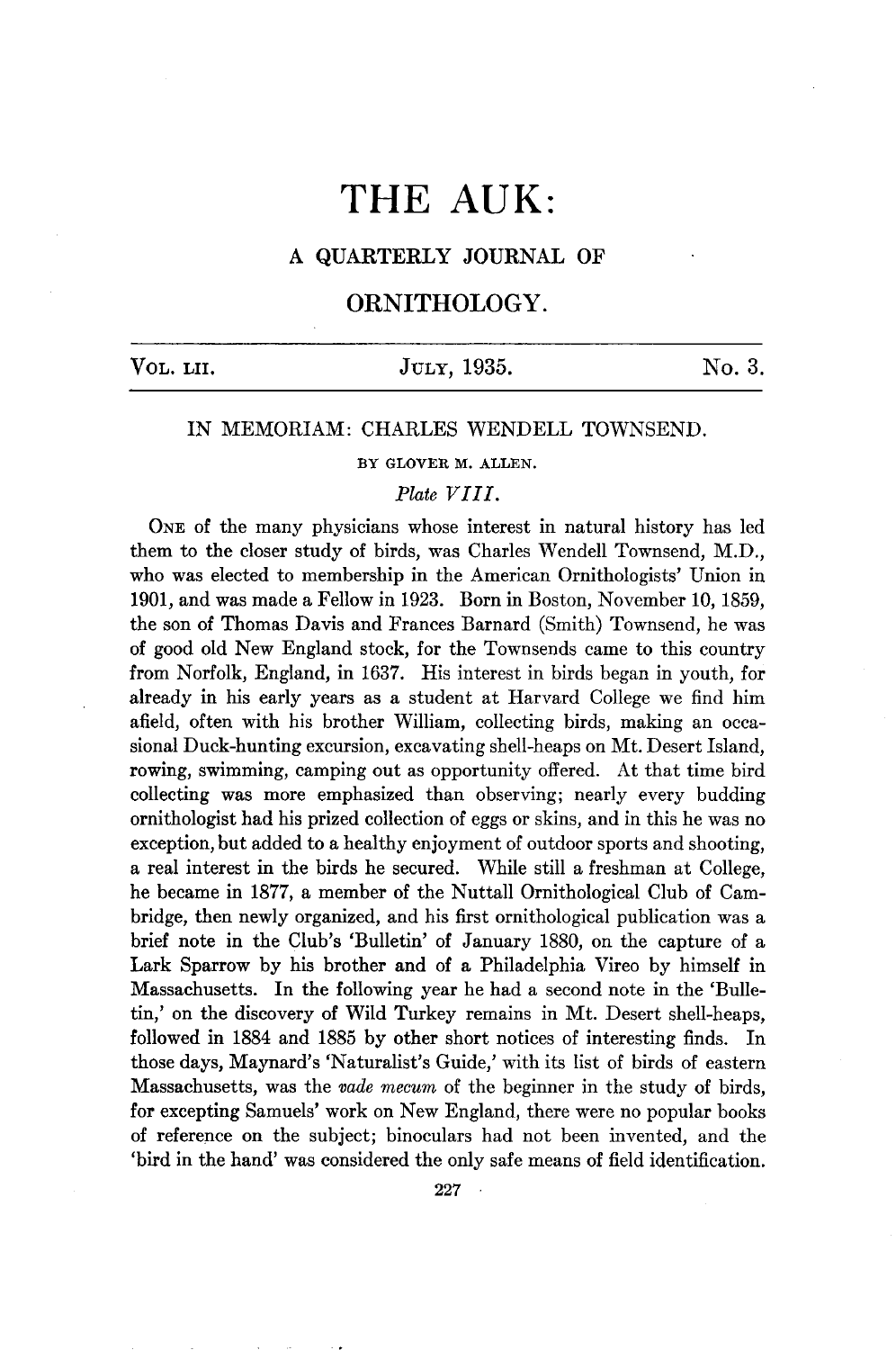THE AUK, VOL. LII. PLATE VIII.



Ander W. Sommann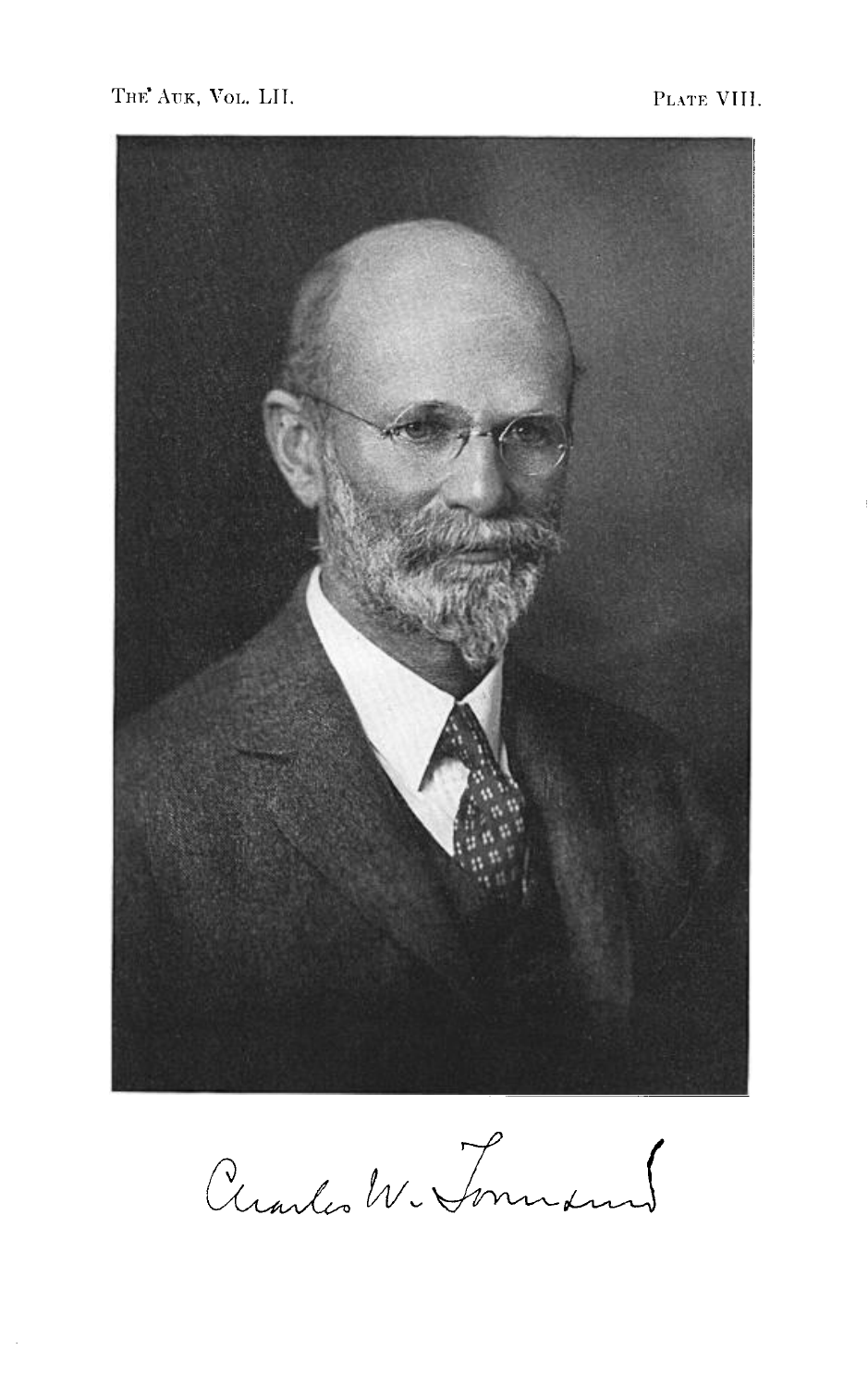**In later years Dr. Townsend often referred fondly to his cherished first edition of the 'Guide' and its association with his early interest in birds. By its aid his skilful fingers had learned to make an excellent 'skin' in a very brief space of time, and the small collection begun as a young man he cherished and added to from time to time through the later years.** 

**Graduating from Harvard College in the class of 1881, he turned naturally to the study of medicine, for not only was his interest already well directed toward biological lines but this profession was traditional on his paternal side, for his grandfather, Solomon Davis Townsend, was a surgeon, and his great-grandfather, David Townsend, was a well-known surgeon during the American Revolution. He therefore entered the Harvard Medical School in the autumn of 1881 and completed the four-years' course, receiving his degree of Doctor of Medicine in 1885. He stood well in scholarship and in 1928 was elected an Honorary Member of the Phi Beta Kappa. In the years following 1885 the exacting nature of his medical duties occupied his full attention. As assistant in obstetrics at the Harvard Medical School (1887-97), physician to the out-patients department of the Children's Hospital (1887-1903), the Boston Lying-in Hospital (1887-98), and Massachusetts General Hospital (1891-1909) as well as in other medical work, he devoted himself unflaggingly to his profession, eventually becoming recognized as one of Boston's most skilful obstetricians and an authority on the nutrition of children. In 1891 he married Gertrude Flint of Brookline and in subsequent years built up a large private practice in Boston where his young family of three daughters anda son grew up. During these busy times of professional occupation, he found little or no opportunity for birds, and even dropped out temporarily from membership in the Nuttall Club.** 

**What may be called the second period of his ornithological career began about 1892, when, attracted by the natural beauty of Ipswich, Massachusetts, he built there a house for summer occupancy, on a ridge overlooking a wide expanse of salt marsh, beyond which lay the white sands and green beach grass of the dunes, with open sea to the eastward. Here with his family he spent summer vacations and week-ends, "commuting" to and from Boston in pursuance of his professional duties. At Ipswich there was always much to do--tramping over the hills, along the beach or through the dunes, boating and swimming in the broad tide creek close at hand, elam-bakes on the beach, or picnics on the nearby hills, always with an eye for the birds, particularly those of sea and shore, in their spring and autumn passages. With increasing enthusiasm he now devoted himself more and more to field observations at every opportunity. His quick eye was keen to detect the characteristic marks and attitudes of the water and shore birds,**  groups in which he was especially interested. He was wont to contrast the **method of earlier days when the gun was an ornithologist's chief companion,**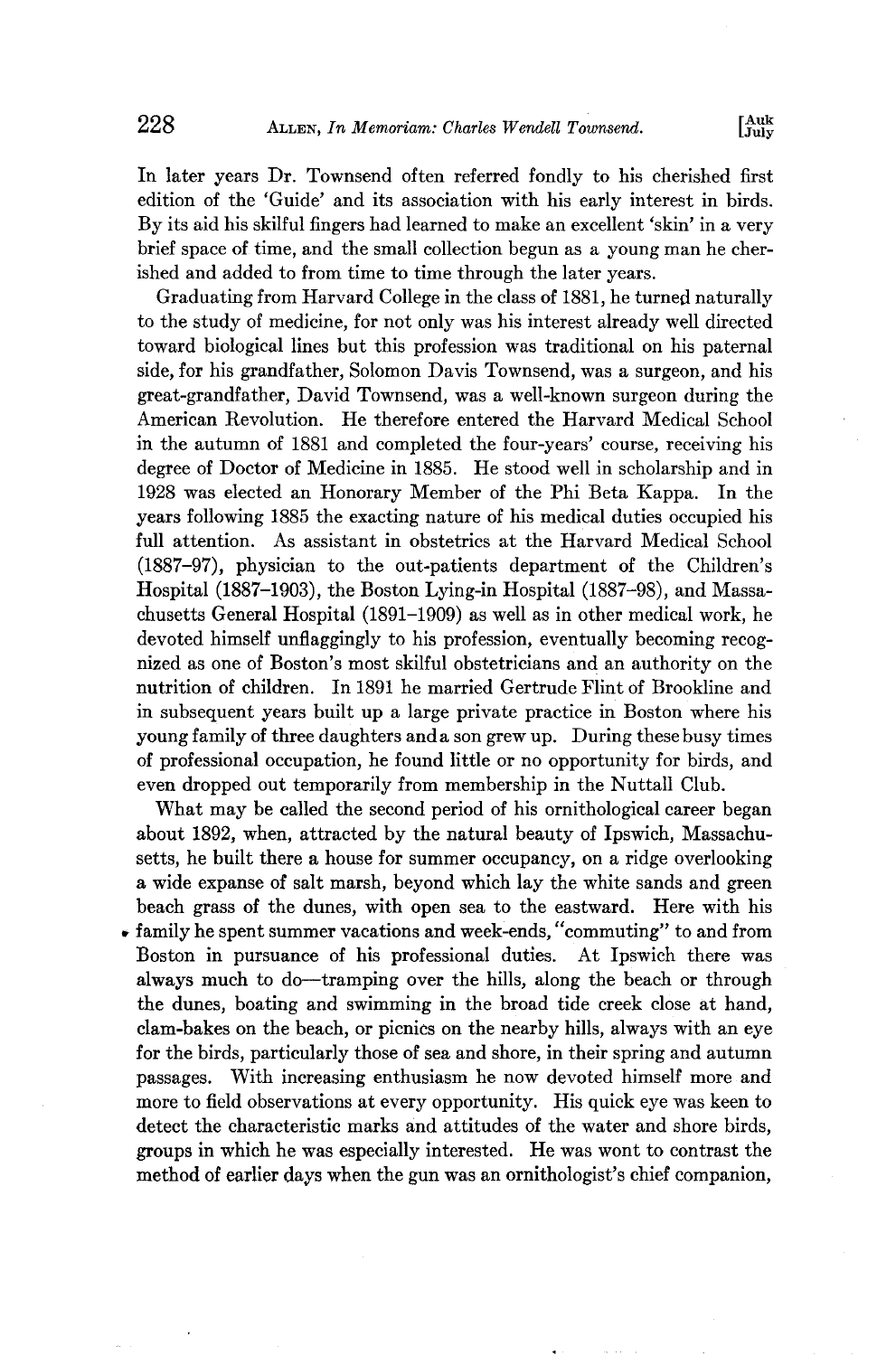**with these later years when binoculars and telescope take its place. He appreciated fully the value of careful notes made on the spot at the time, and always carried a small memorandum book with detachable leaves in which he made his record of birds seen on each excursion or entered on separate pages the observations on single species. These pages were later filed in small envelopes, one for each species, arranged in a card-catalogue box following the order of the Check-List. By this method, in which he took a certain amount of pride, all his important notes on a given bird were available together in compact form. The smallest details interested him, 'the behavior, posture, song or other notes, characteristic or unusual actions, food habits, and especially traits that might be interpreted from an evolutionary standpoint, such as methods of holding the feet in flight, use of wings in diving, and such. He had not the time nor perhaps the patience for extended and minute studies of bird routine to be made from observation blinds, but combined his own activity with discovering that of the birds, to obtain broader "impressions" of bird life.** 

**The Ipswich region is unique in its combination of varied conditions of land and water with picturesquenesss of'appearance. The low rounded hills of glacial gravels were long ago turned to pastures, for Ipswich was settled early in the history of white occupation. Generations of cattle and in former days, of sheep have grazed its downs and the ancient forests, once destroyed, have only in recent years been partly replanted. The wide stretches of open and varied surface tend to give an illusion of great spaces. The Ipswich and Essex Rivers transecting the rolling hills, add the charm of fresh water, while the long barrier beach of white sands fronting the sea, protects broad salt marshes with their muddy creeks and abundant growth of marsh grass on the flats. Such an area is never still. The tidal creeks fill twice daily, flooding the expanse of marsh, the wind is ever blowing the shifting sand, and the restless sea pulls down and builds up the shores. In this constant activity of elemental forces Dr. Townsend took the keenest interest. He was familiar with the aspects of the place at all times of year and under all conditions. On week ends in autumn, winter, or spring, often with one or two congenial companions, he would escape from the congested city to the Ipswich haven. In fair weather or foul, rain, shine or snow, the long tramp across fields and byways from the town brought one at length to the hospitable shelter of the cottage; the stove was soon going, supper eaten, and then to bed for an early start in the morning, often on winter nights with a hot brick wrapped in a cloth for a bed companion! Sunrise would find him cooking a camper's breakfast, ready for a forenoon's tramp through the dunes. As an outgrowth of the Ipswich experiences, he published in 1905 his 'Birds of Essex County' (Memoirs of the Nuttall Ornith-**This, his first extensive contribution to natural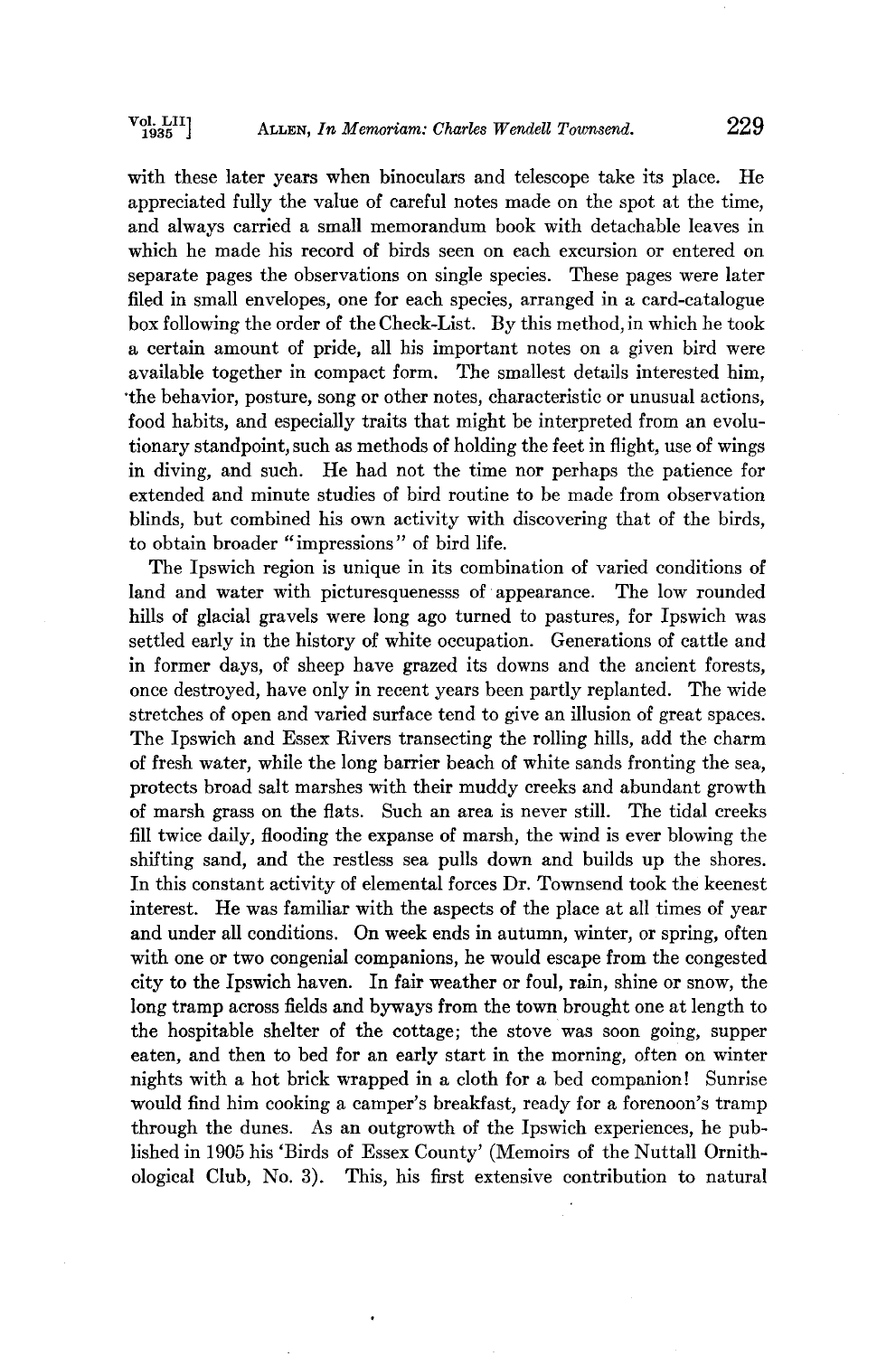**history, records many observations, carried out over a series of years, not only on the bird life of the region but on the local conditions of animal and plant life as well. The shifting of the dunes he measured over a series of years, and recorded the effects on the surrounding flora and fauna; the formation of an artificial pond and its development, with new cattail swamps and buttonwood thickets, bringing in new animal life, was watched by him with growing interest. Many of these observations were chronicled in this memoir, which has been specially commended by a well-known naturalist as an outstanding contribution to the ecology of a circumscribed area. In 1920 he published a'Supplement' to the list and later prepared two books--'Sand Dunes and Salt Marshes' and 'Beach Grass,'--giving a general account of the natural history of the area in a series of brief informal sketches.** 

**What might appropriately be called the third or travel period of Dr. Townscnd's ornithological career, begins perhaps in 1906, when with the**  writer, he made a summer's journey by mail steamer along the eastern **coast of Labrador, notes on which, together with a list of the birds of the peninsula, we published in the following year. As a boy he had read with eagerness Audubon's account of his visit to these barren shores and ever since had longed to see them for himself. As was his wont, he filled every moment of the trip with activity, and when we were not afield would produce a pad of yellow paper and with facile pen wrote on the spot a running narrative of the things that had most impressed him. At the close of our**  summer's journey the manuscript of his first formal book-'Along the Labrador Coast' (1907)—was nearly ready for the printer, a colorful and **charming account of the coast, its people and its bird life, impressions**  mainly, to be sure, but nevertheless a permanent record of value. In 1909, **three years later, in company with Arthur C. Bent, he undertook a second visit, this time starting early in the season in order to be in time for the opening of spring in southern Labrador. Leaving Quebec by the mail steamer he made the journey down the Gulf of St. Lawrence to Natashquan and return and as before, recorded his impressions of the North Shore in a second small volume entitled 'A Labrador Spring' (1910). In 1911 he prepared an abridged and annotated edition of Captain Cartwright's 'Journal' kept during his attempt to establish a settlement on this coast at Cape Charles, published in three volumes in 1792, bringing together especially the natural history notes. He was now imbued with the desire to undertake a modest exploration of this rugged country in a more independent manner, for it appealed to him most strongly. Accordingly in July 1912, he made a canoe journey with a guide up the Natashquan River for some eighty miles into the wilderness during four weeks of almost continuously stormy weather, an account of which he prepared for the American Geo-**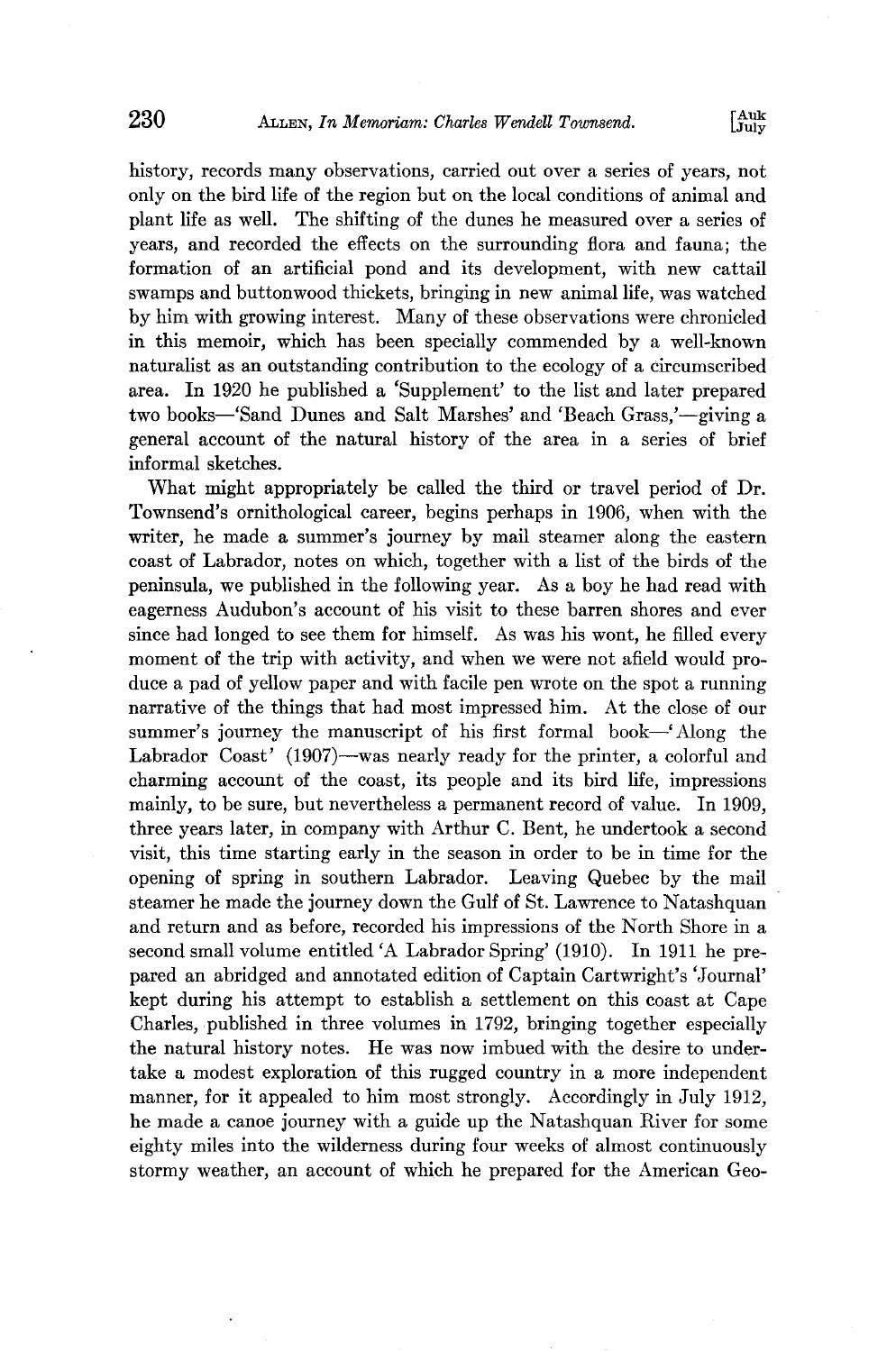**graphical Society. Three years later, with Dr. Harold St. John, he filled in the remainder of the south coast of Labrador by a journey from Natashquan eastward to Blanc Sablon, following, as he delighted to recall, in the footsteps of Audubon who skirted these coasts in the previous century. Again a small volume, 'In Audubon's Labrador,' chronicled his impressions, and he also appeared in print with a strong plea for better protection of the breeding Eider Ducks along these shores. In following years he made several**  shorter excursions to the North Country,—Gaspé, the Shickshocks, Grand **Manan, and the Bay of Fundy, sometimes accompanied by his wife, and so became familiar with much of this rugged area and its bird life. A number of short papers came from his pen as a result of these journeys, although the only bird to which he gave a new name, proved to be merely the littleknown immature plumage of the Hudsonian Chickadee. Other brief contributions included papers on the courtship actions particularly of the Ducks, to which he gave special attention; even the habits of Pigeons and House Sparrows in the city engaged his observation.** 

**Few men live to carry out their cherished plans for peace and opportunity to study in their later years, but he was an exception. He had often expressed to me his desire to retire from active practice and live in his beloved Ipswich the year round in closer contact with its natural attractions while still well able to enjoy them. This cherished desire he finally accomplished and following the death of his wife in 1917, gave up his medical work and devoted himself to study and travel, making his residence at the Ipswich**  home. In 1919 he married his sister-in-law, Sarah G. Flint, who died in **1924. In 1925 he again followed Audubon's track, making a journey down the Ohio and Mississippi Rivers by river-boat and visiting the southern states to see their abundant winter bird life. In 1926 and 1927 he made a journey by steamer around the world in a leisurely way, stopping at the Hawaiian Islands, Japan, China, Java and Ceylon. The years 1928-29 found him voyaging once more through the Panama Canal and down the west coast of South America, thence across Argentina to the Atlantic side of the continent, and by boat home. The impressions of this journey he embodied in another volume of informal narrative, 'From Panama to Patagonia' (1931). Again in 1931 and 1932 he extended his travels by a tour around the African continent, stopping at various regulation points on the Mediterranean and East African coasts, with occasional side excursions 'inland.** 

**He seemed still the embodiment of vigorous health when an internal disorder developed, which notwithstanding his strong constitution, eventually proved fatal. Even to within a few days of his death (on April 3, 1934)**  his active pen was busy preparing notes from his field observations. **strong, positive nature, generous of heart, active in mind and body, ever**